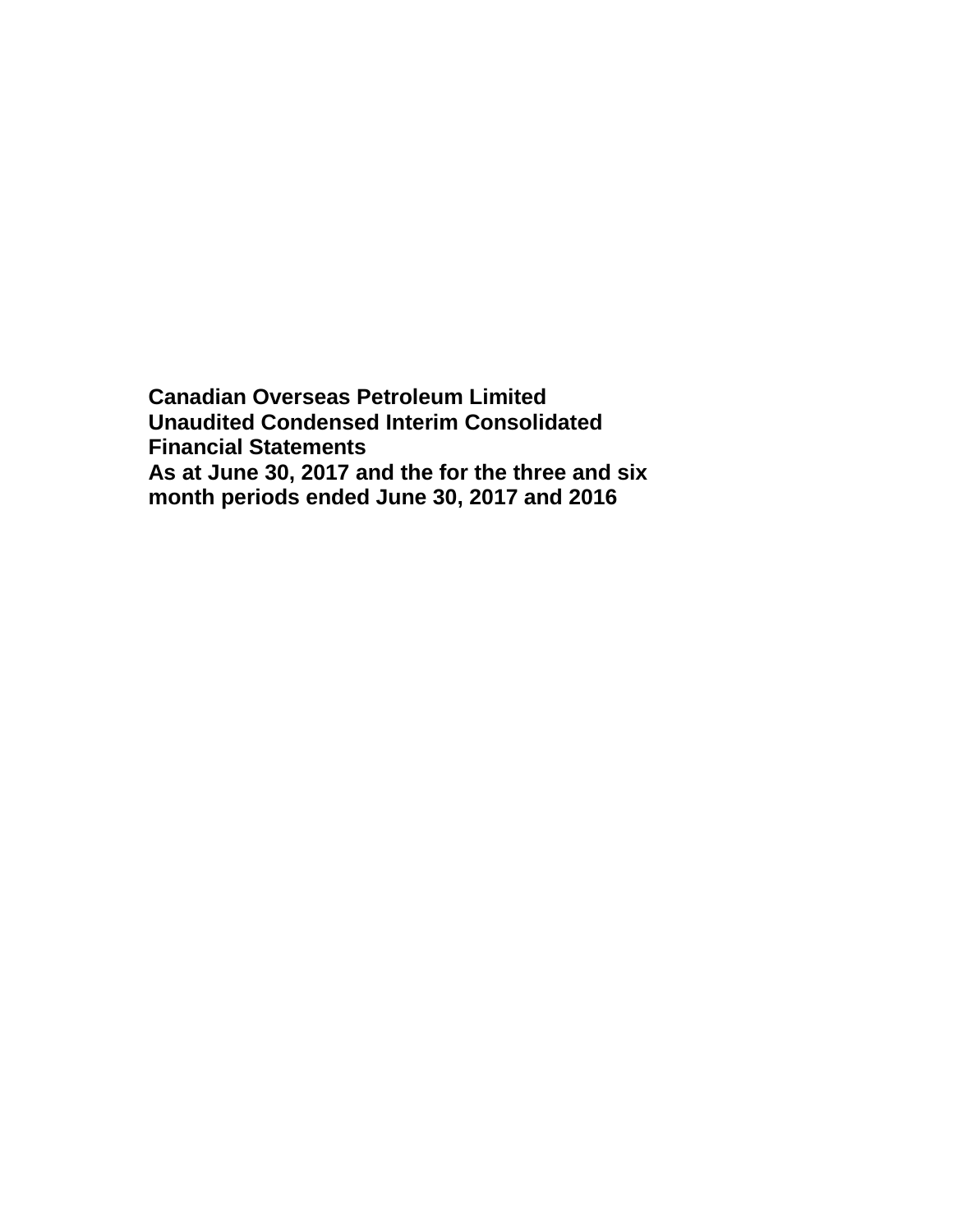#### **Management's Responsibility for Consolidated Financial Statements**

The information provided in these unaudited condensed interim consolidated financial statements is the responsibility of management. In the preparation of the statements, estimates are sometimes necessary to make a determination of future values for certain assets or liabilities. Management believes such estimates have been based on careful judgments and have been properly reflected in the accompanying consolidated financial statements.

Management maintains a system of internal controls to provide reasonable assurance that the Company's assets are safeguarded and to facilitate the preparation of relevant and timely information.

The audit committee has reviewed the unaudited condensed interim consolidated financial statements with management and the auditors, and has reported to the Board of Directors. The Board of Directors has approved the unaudited consolidated interim financial statements as presented.

*Signed "Arthur S. Millholland" Signed "Aleksandra Owad"* Arthur S. Millholland Aleksandra Owad President and Chief Executive Officer Chief Financial Officer August 10, 2017 August 10, 2017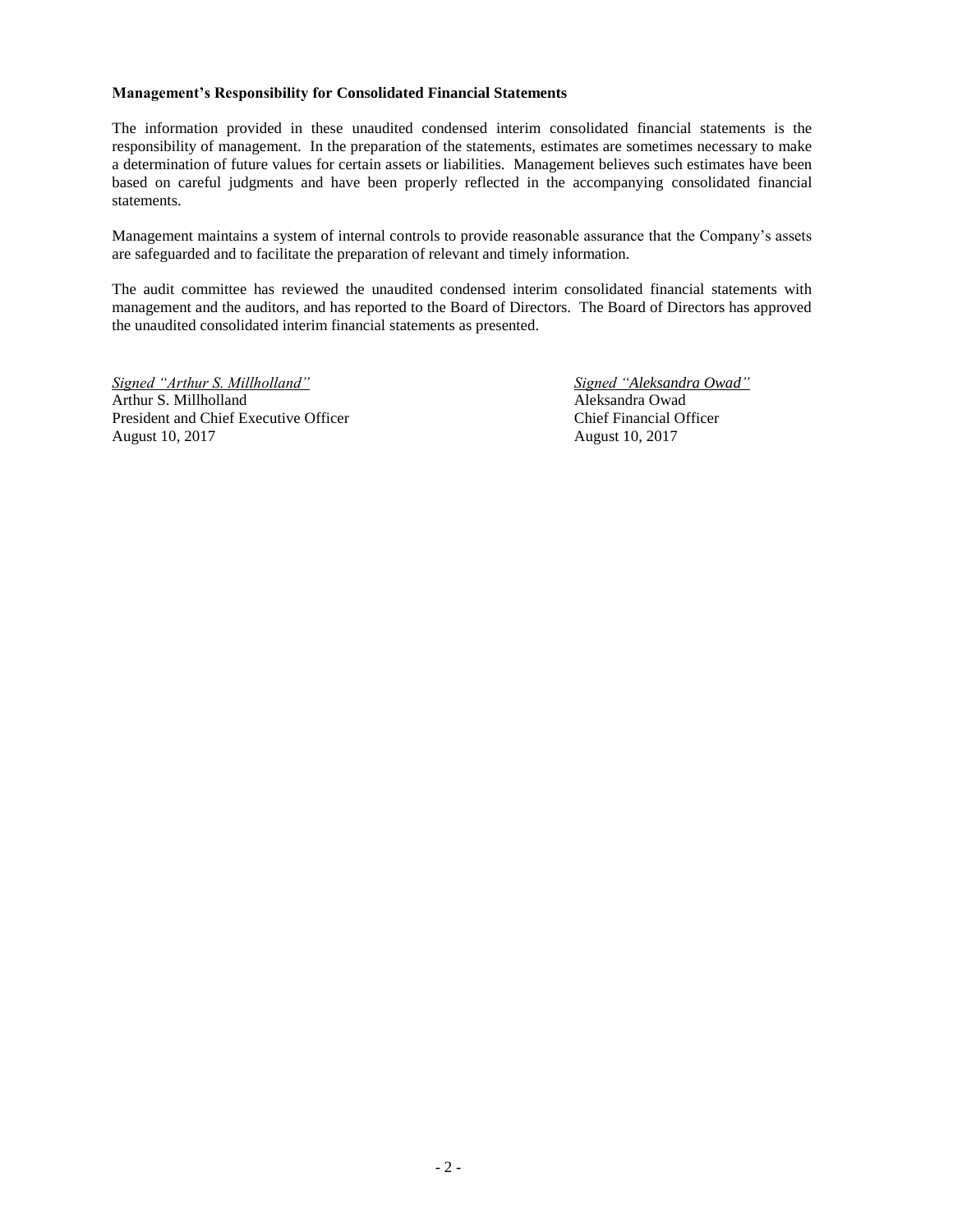# **Canadian Overseas Petroleum Limited Condensed Consolidated Statements of Financial Position (unaudited) (in thousands of United States dollars)**

| As at                                                            | <b>June 30,</b> | December 31, |
|------------------------------------------------------------------|-----------------|--------------|
|                                                                  | 2017            | 2016         |
|                                                                  |                 |              |
| <b>Assets</b>                                                    |                 |              |
| Current                                                          |                 |              |
| Cash and cash equivalents                                        | \$<br>3,873     | \$<br>2,565  |
| Accounts receivable                                              | 271             | 210          |
| Prepaid expenses                                                 | 93              | 179          |
|                                                                  | 4,237           | 2,954        |
|                                                                  |                 |              |
| Deposits and prepayments                                         | 48              | 48           |
| Exploration and evaluation assets (note 4)                       | 15,609          | 15,407       |
| Office equipment                                                 | 68              | 71           |
|                                                                  | \$<br>19,962    | \$18,480     |
| <b>Liabilities</b>                                               |                 |              |
| Current                                                          |                 |              |
| Accounts payable and accrued liabilities                         | \$<br>1,254     | \$<br>991    |
|                                                                  | 1,254           | 991          |
| Derivative liability (note $5(a)$ )                              | 151             | 335          |
|                                                                  | 1,405           | 1,326        |
| <b>Shareholders' Equity</b>                                      |                 |              |
| Share capital (note $5(a)$ )                                     | 128,144         | 124,874      |
| Warrants (note $5(b)$ )                                          | 2,612           | 2,612        |
| Contributed capital reserve (note $5(c)$ )                       | 50,111          | 50,111       |
| Deficit                                                          |                 |              |
|                                                                  | (160, 184)      | (158, 448)   |
| Accumulated other comprehensive loss                             | (2,126)         | (1,995)      |
|                                                                  | 18,557          | 17,154       |
| $\mathbf{r}$ $\mathbf{r}$ $\mathbf{r}$ $\mathbf{r}$ $\mathbf{r}$ | \$<br>19,962    | \$18,480     |

### **Nature of operations** *(note 1)* **Going concern** *(note 2)* **Commitments and contractual obligations** *(note 6)*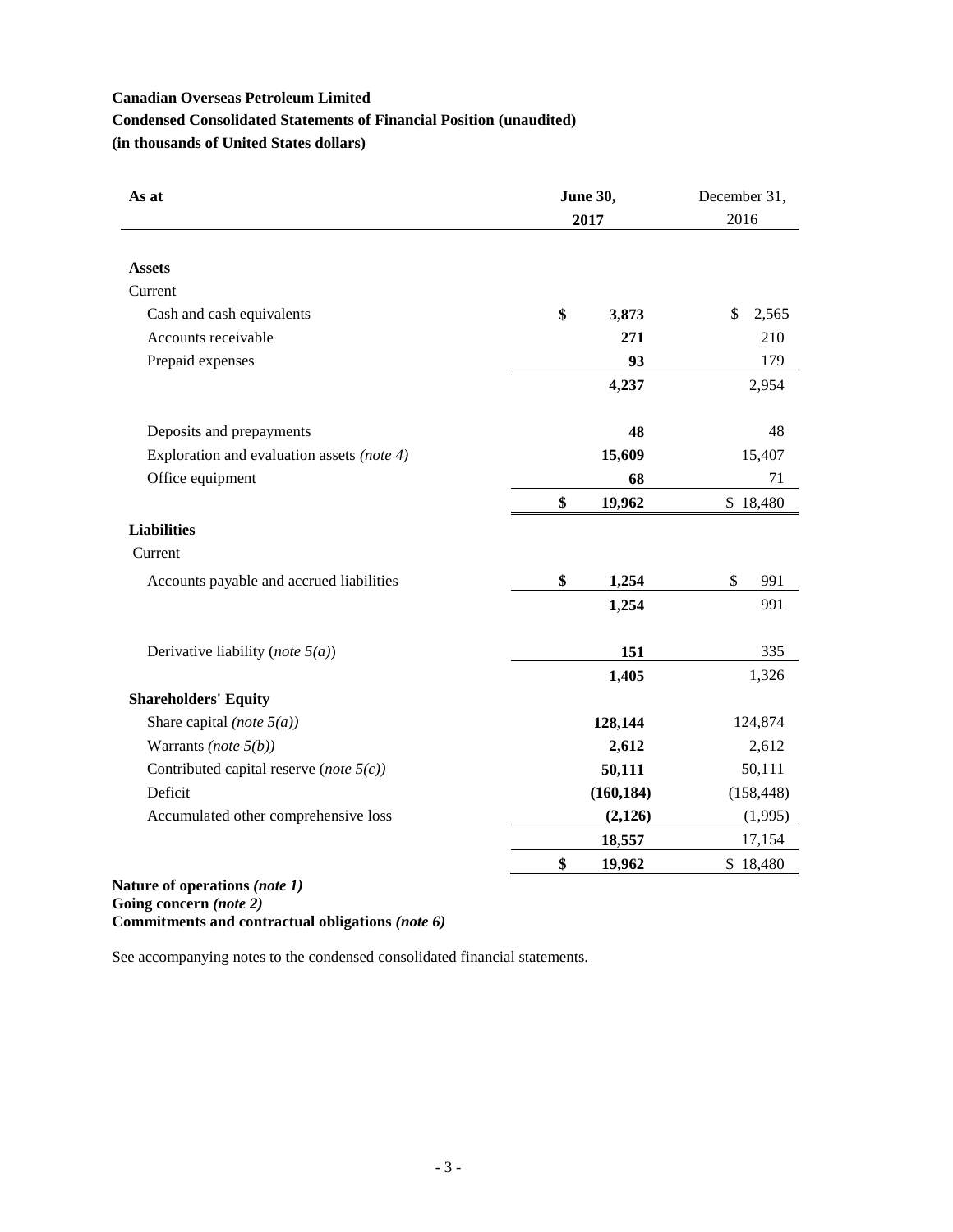## **Canadian Overseas Petroleum Limited**

# **Condensed Consolidated Statements of Comprehensive Loss (unaudited)**

**(in thousands of United States dollars, except per share amounts)**

|                                                              | <b>Three months</b><br>ended<br>June 30, 2017 | Three months<br>ended<br>June 30, 2016 | Six months<br>ended<br>June 30, 2017 | Six months<br>ended<br>June 30, 2016 |
|--------------------------------------------------------------|-----------------------------------------------|----------------------------------------|--------------------------------------|--------------------------------------|
| <b>Operations</b>                                            |                                               |                                        |                                      |                                      |
| Administrative                                               | \$<br>(1,096)                                 | \$<br>(1,390)                          | \$<br>(2,226)                        | \$<br>(2, 428)                       |
| Depreciation                                                 | (6)                                           | (14)                                   | (11)                                 | (27)                                 |
| Stock based compensation                                     |                                               | (1,268)                                |                                      | (1,268)                              |
|                                                              | (1,102)                                       | (2,672)                                | (2, 237)                             | (3,723)                              |
| <b>Finance income and costs</b>                              |                                               |                                        |                                      |                                      |
| Interest income                                              | $\boldsymbol{2}$                              | 7                                      | 7                                    | 10                                   |
| Derivative gain / (loss) (note $5(a)$ )                      | 103                                           | 395                                    | 370                                  | (259)                                |
| Foreign exchange gain / (loss)                               | 119                                           | (202)                                  | 177                                  | (248)                                |
|                                                              | 224                                           | 200                                    | 554                                  | (497)                                |
| Loss before investments in joint ventures                    | (878)                                         | (2, 472)                               | (1,683)                              | (4,220)                              |
| Loss on investment in joint venture (note $3$ )              | (52)                                          |                                        | (53)                                 | (2)                                  |
| Net loss                                                     | (930)                                         | (2, 472)                               | (1,736)                              | (4,222)                              |
| (Loss) / gain on translation of foreign                      |                                               |                                        |                                      |                                      |
| subsidiaries                                                 | (93)                                          | 220                                    | (131)                                | 282                                  |
| Comprehensive loss                                           | \$<br>(1,023)                                 | \$<br>(2,252)                          | \$<br>(1, 867)                       | \$<br>(3,940)                        |
|                                                              |                                               |                                        |                                      |                                      |
| Loss per share (basic and diluted)                           | \$<br>(0.00)                                  | \$<br>(0.00)                           | \$<br>(0.00)                         | \$<br>(0.01)                         |
| Weighted<br>average<br>of<br>shares<br>number<br>outstanding | 746,897,592                                   | 562,579,617                            | 682,376,919                          | 522,459,407                          |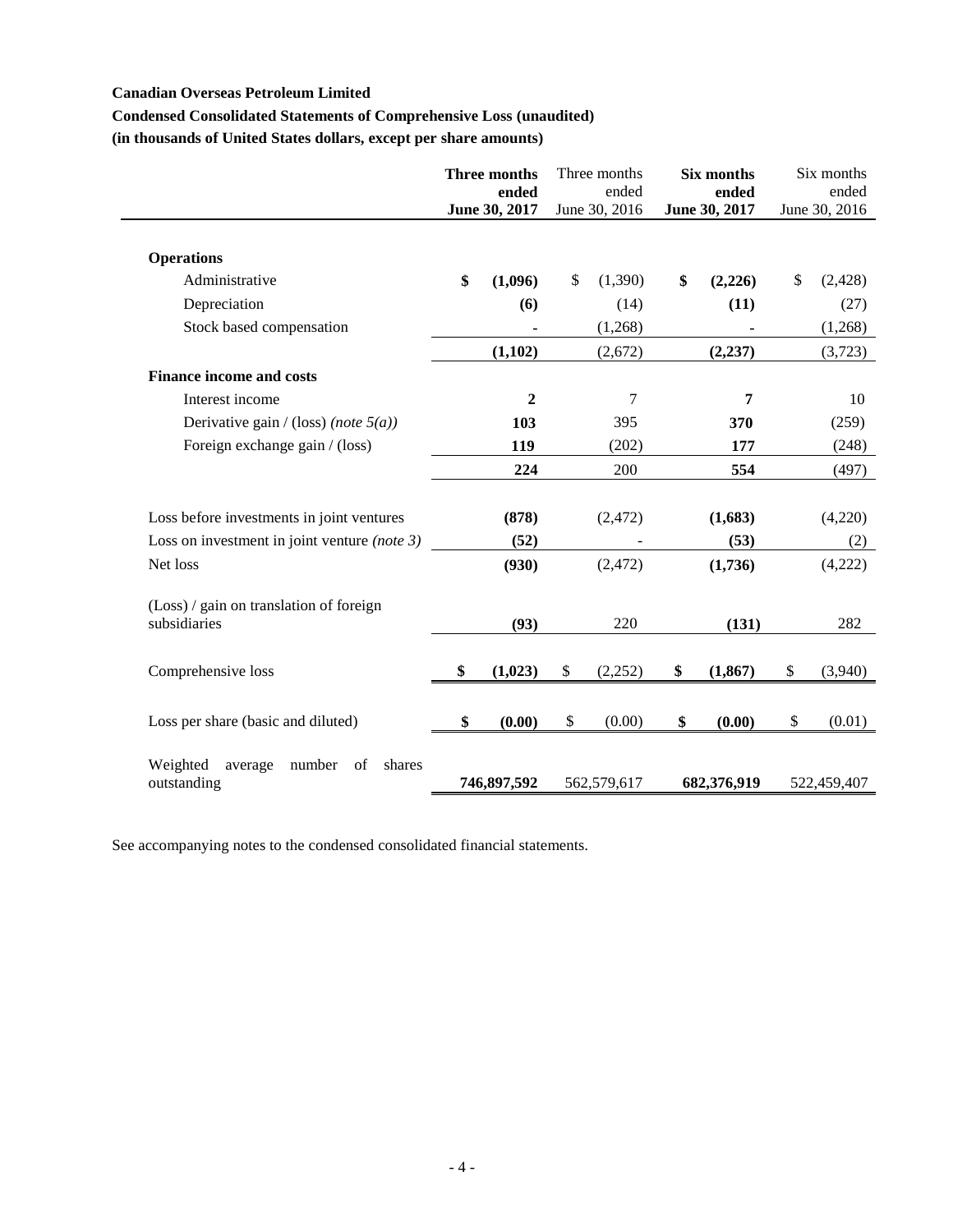# **Canadian Overseas Petroleum Limited**

# **Condensed Consolidated Statements of Changes in Equity (unaudited)**

**(in thousands of United States dollars)**

|                                                                                                       |                |                 | Contributed    |               | <b>Accumulated</b><br><b>Other</b>   |               |
|-------------------------------------------------------------------------------------------------------|----------------|-----------------|----------------|---------------|--------------------------------------|---------------|
|                                                                                                       | <b>Share</b>   |                 | Capital        |               | Comprehensive                        | <b>Total</b>  |
|                                                                                                       | Capital        | <b>Warrants</b> | <b>Reserve</b> |               | Deficit Income/(Loss) <sup>(1)</sup> | <b>Equity</b> |
| <b>Balance at January 1, 2016</b>                                                                     | 120,730<br>\$. | \$2,612         | 48,014<br>\$   | \$ (151,687)  | \$<br>(2,462)                        | \$17,207      |
| Issued common shares –<br>net of issue cost and<br>valuation of warrants<br>classified as derivatives | 2,889          |                 |                |               |                                      | 2,889         |
|                                                                                                       |                |                 |                |               |                                      |               |
| <b>Stock Options granted</b>                                                                          |                |                 | 1,268          |               |                                      | 1,268         |
| Comprehensive (loss) /<br>income for the period                                                       |                |                 |                | (4,222)       | 282                                  | (3,940)       |
| <b>Balance at June 30, 2016</b>                                                                       | 123,619        | \$2,612         | \$<br>49,282   | \$ (155,909)  | \$<br>(2,180)                        | \$17,424      |
| <b>Balance at December 31, 2016</b><br><b>Issued common shares -</b><br>net of issue cost and         | 124,874<br>\$  | \$2,612         | 50,111<br>\$   | \$ (158, 448) | \$<br>(1,995)                        | \$17,154      |
| valuation of warrants<br>classified as derivatives                                                    | 3,270          |                 |                |               |                                      | 3,270         |
| Comprehensive (loss) for the<br>period                                                                |                |                 |                | (1,736)       | (131)                                | (1, 867)      |
| <b>Balance at June 30, 2017</b>                                                                       | \$128,144      | 2,612<br>\$     | \$50,111       | \$(160, 184)  | \$<br>(2,126)                        | \$18,557      |

**(1)**As at June 30, 2017 and 2016, the accumulated other comprehensive income balance consists of unrealized foreign exchange on translation of foreign subsidiaries.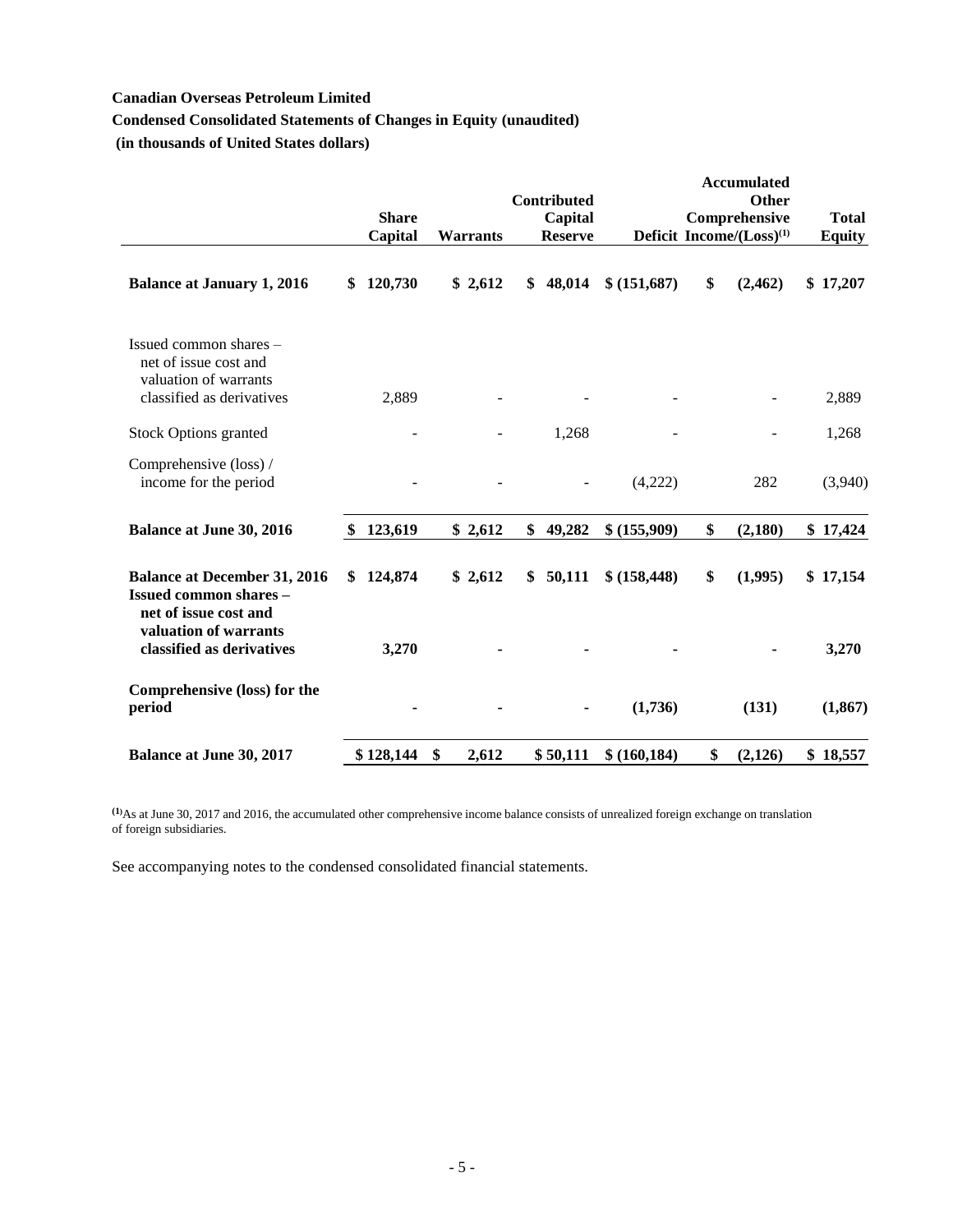# **Canadian Overseas Petroleum Limited**

# **Condensed Consolidated Statements of Cash Flows (unaudited)**

**(in thousands of United States dollars)**

| For the six months ended June 30                                                      | 2017          | 2016          |
|---------------------------------------------------------------------------------------|---------------|---------------|
| <b>Cash Used In Operating Activities</b>                                              |               |               |
| Loss                                                                                  | \$<br>(1,736) | \$<br>(4,222) |
| Interest income                                                                       | (7)           | (10)          |
| Add (deduct) non-cash items:                                                          |               |               |
| Derivative (gain) / loss (note $5(a)$ )                                               | (370)         | 259           |
| Depreciation                                                                          | 11            | 27            |
| Stock based compensation                                                              |               | 1,268         |
| Unrealized foreign exchange (gain) / loss                                             | (218)         | 309           |
| Loss on investment in joint venture (note $3$ )                                       | 53            | $\mathbf{2}$  |
|                                                                                       | (2,267)       | (2,367)       |
| Net change in non-cash working capital (note 8)                                       | 217           | (217)         |
|                                                                                       | (2,050)       | (2,584)       |
| <b>Financing Activities</b>                                                           |               |               |
| Issuance of common shares, net of issue costs                                         | 3,446         | 5,864         |
| Net change in non-cash working capital (note 8)                                       | 72            | 105           |
|                                                                                       | 3,518         | 5,969         |
| <b>Investing Activities</b>                                                           |               |               |
| Additions to office equipment                                                         | (8)           |               |
| Additions to exploration and evaluation assets                                        |               |               |
| (note 4)                                                                              | (202)         | (104)         |
| Additions to investment in joint venture (note $3$ )                                  | (53)          | (2)           |
| Interest income                                                                       | 7             | 10            |
|                                                                                       | (256)         | (96)          |
|                                                                                       |               |               |
| Increase in cash and cash equivalents<br>during the period                            | 1,212         | 3,289         |
| Effect of foreign exchange on cash and cash<br>equivalents held in foreign currencies | 96            | (81)          |
|                                                                                       |               |               |
| Cash and cash equivalents, beginning of period                                        | 2,565         | 2,015         |
| Cash and cash equivalents, end of period                                              | \$<br>3,873   | \$<br>5,223   |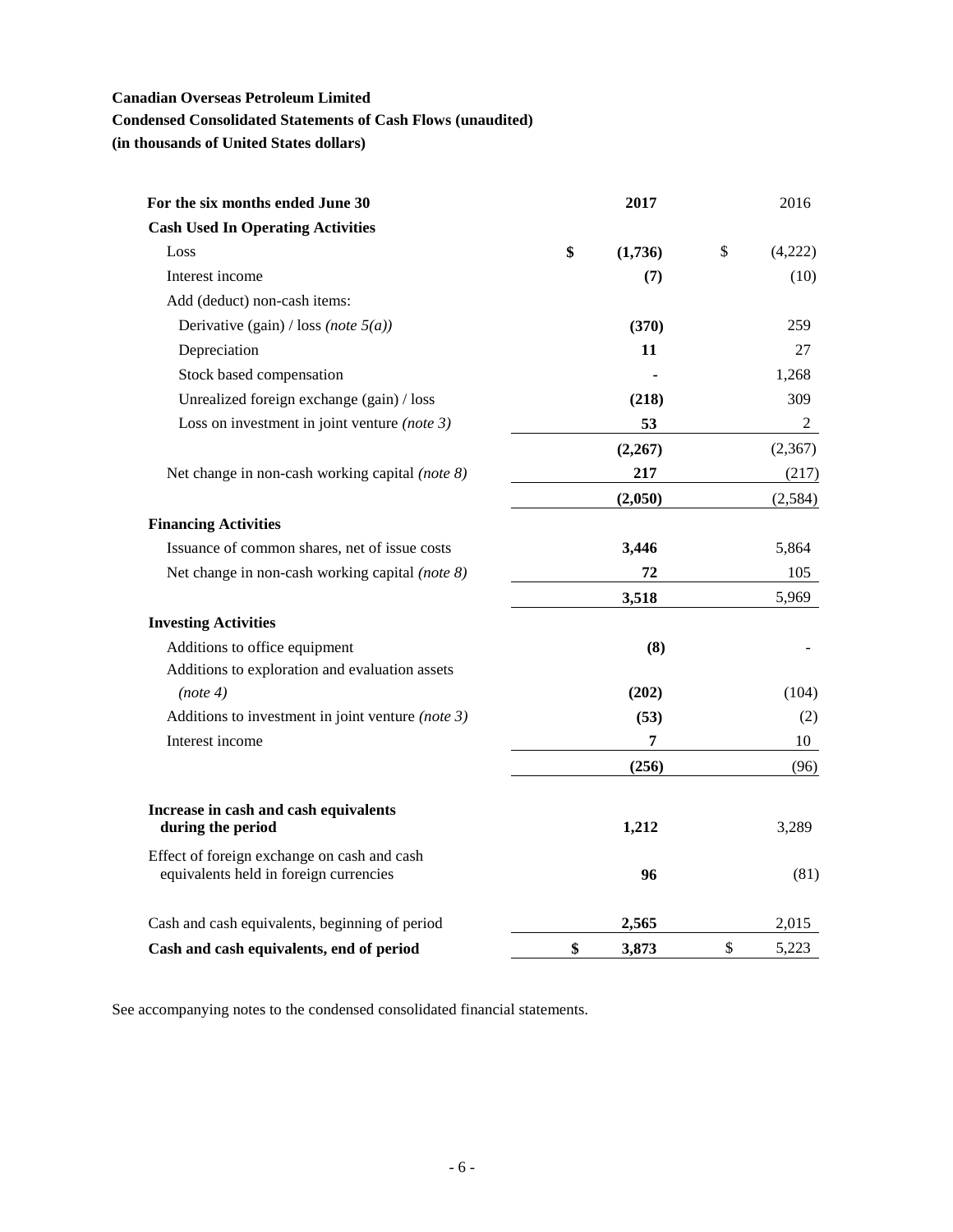# **1. NATURE OF OPERATIONS**

Canadian Overseas Petroleum Limited ("COPL" or the "Company"), is a widely-held publicly traded company incorporated and domiciled in Canada. The Company's common shares are traded on the TSX Venture Exchange in Canada and the London Stock Exchange in the UK. The Company's registered office is in Calgary, Alberta at 400, 444 – 7th Avenue S.W.

COPL and its subsidiaries are involved in the identification, acquisition, exploration and development of oil and natural gas offshore reserves. As at June 30, 2017, the Company has the following subsidiaries, all of which are wholly-owned directly or indirectly:

- COPL Technical Services Limited, which is involved in providing technical and administrative services to the COPL group of companies;
- Canadian Overseas Petroleum (UK) Limited ("COPL UK"), incorporated in the United Kingdom ("UK") is providing technical and projects related services to the COPL group of companies;
- Canadian Overseas Petroleum (Bermuda Holdings) Limited, Canadian Overseas Petroleum (Bermuda) Limited ("COPL B") and Canadian Overseas Petroleum (Namibia) Limited (currently dormant), which were incorporated to conduct operations in offshore Liberia and elsewhere in Africa.

The Company, along with an unrelated company, Shoreline Energy International Limited, incorporated Shoreline Canoverseas Petroleum Development Corporation Limited ("ShoreCan") in October 2014 in Bermuda to focus on acquisitions of upstream oil and gas exploration, development and producing assets in sub-Saharan Africa. Both partners hold a 50% interest in the joint venture.

## **2. BASIS OF PREPARATION AND GOING CONCERN**

#### *Basis of Preparation and Compliance*

The Company's unaudited condensed interim consolidated financial statements ("financial statements") have been prepared in accordance with International Accounting Standard ("IAS") 34, "Interim Financial Reporting" following acceptable accounting policies under International Financial Reporting Standards ("IFRS") and are reported in thousands of United States dollars ("\$"). The Company's financial statements should be read in conjunction with the Company's audited annual consolidated financial statements as at and for the years ended December 31, 2016 and 2015, which outline the Company's significant accounting policies in Note 3 thereto, which have been applied consistently in these financial statements, as well as the Company's critical accounting judgments and key sources of estimation uncertainty which are also set out in Note 3 thereto.

#### *Going Concern*

These financial statements are prepared on a going concern basis which assumes that the Company will be able to realize its assets and discharge its liabilities in the normal course of business.

Currently, the Company does not have material cash inflows and/or adequate financing to develop profitable operations. The Company is pursuing exploration projects and contracts that will require substantial additional financing before they are able to generate positive operating cash flows. Accordingly, the Company's continued successful operations are dependent on its ability to obtain additional financing. There is no assurance that the Company will be able to obtain adequate financing in the future or that such financing will be obtained on terms advantageous to the Company. With no assurance that financing will be obtained in 2017, there is material uncertainty that may cast substantial doubt on the Company's ability to continue as a going concern. These financial statements do not give effect to adjustments that would be necessary to the carrying values and classifications of assets and liabilities should the Company be unable to continue as a going concern.

The financial statements were authorized for issue by the Company's Board of Directors on August 10, 2017.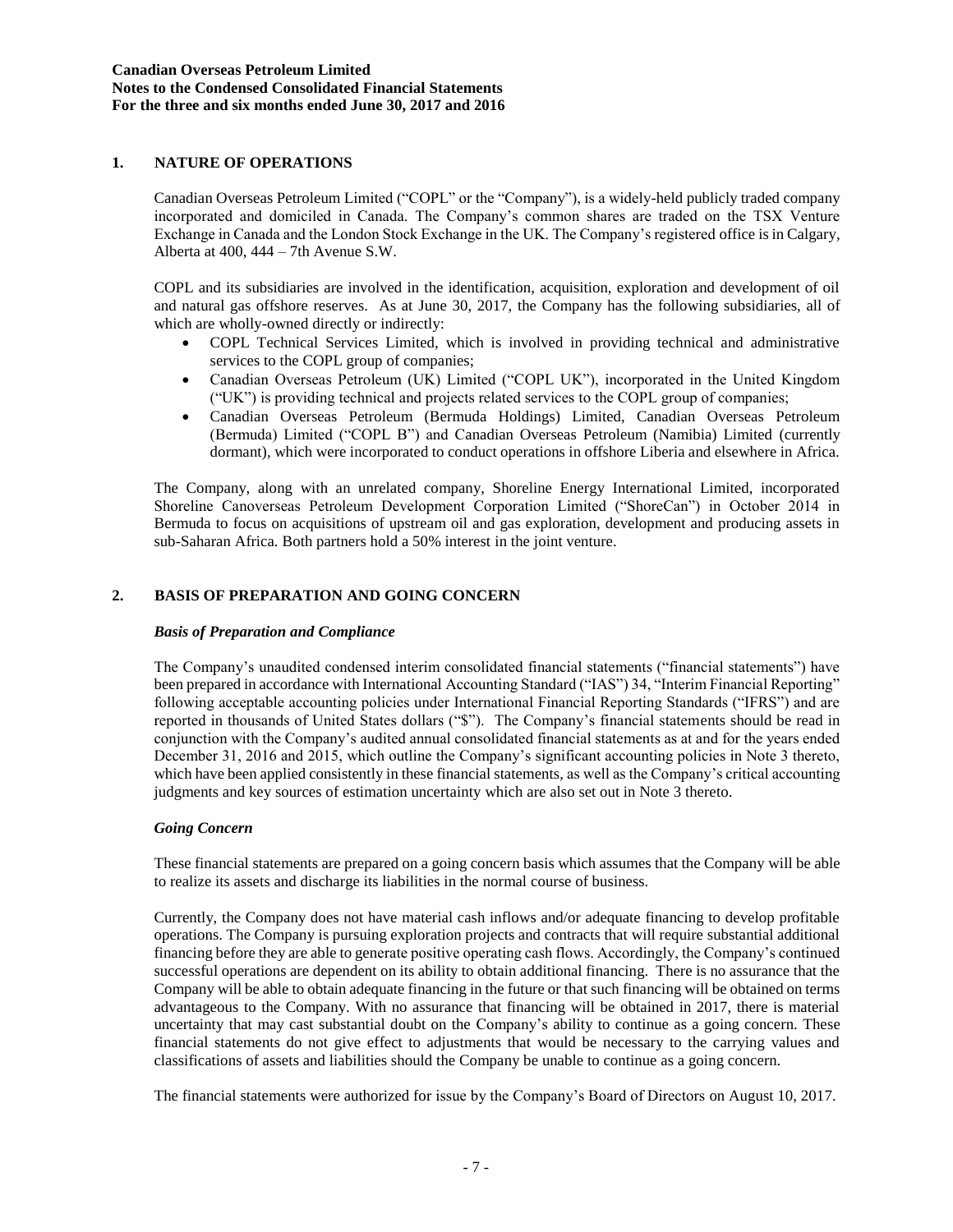## **3. INVESTMENT IN JOINT VENTURE**

The Company currently holds a 50% interest in a jointly controlled entity, ShoreCan, focusing on acquisitions of upstream oil and gas exploration, development and producing assets in sub-Saharan Africa. The determination of ShoreCan as a joint venture was based on ShoreCan's structure through a separate legal entity whereby neither the legal form nor the contractual arrangement give the owners rights to the assets and obligations for the liabilities within the normal course of business, nor does it give the rights to the economic benefits of the assets or responsibility for settling liabilities associated with the arrangement.

The Company and its joint venture partner signed a funding agreement, effective October 24, 2014 (the "Funding Agreement") providing financial support as needed in proportion to its interest (50% each) in ShoreCan for ShoreCan's expenses and obligations. The Funding Agreement does not impose any guarantees from the Company and/or its joint venture partner. Amounts advanced to ShoreCan under the terms of the Funding Agreement are unsecured and payable on or before October 24, 2017 contingent upon ShoreCan generating its own cashflows. Interest is charged monthly at an annual rate of 3.0% above 12 month USD LIBOR.

### *Nigeria*

On September 13, 2016, ShoreCan closed an acquisition of 80% of the issued share capital of Essar Exploration and Production Limited (Nigeria) ("Essar Nigeria"), a company which sole asset is a 100% interest in exploration license OPL 226 offshore Nigeria. As part of the shareholder agreement, ShoreCan has agreed to cover the funding of Essar Nigeria's operations. As a party to a Production Sharing Contract ("PSC") for OPL 226, Essar Nigeria is required to seek Nigerian Government ministerial consent for the transaction. The respective application has been made and the parties to the transaction are awaiting its approval.

In January 2017, three ShoreCan's representatives were appointed Directors of Essar Nigeria, gaining a majority on Essar Nigeria board. ShoreCan has assessed that the transaction does not meet criteria of a business acquisition as Essar Nigeria is in exploration/development stage and as at June 30, 2017, ShoreCan has legal control over Essar Nigeria.

As at the date of filing of these interim financial statements, Shorecan has assessed that they do not have control under the control framework of IFRS 10, *Consolidated Financial Statements*. Accordingly, the below summarized statements of ShoreCan, do not include Essar Nigeria results for the six months ended June 30, 2017 and the \$0.25 million representing the cash consideration paid, is still recognized as a deposit in ShoreCan's books as at as at June 30, 2017.

In addition, ShoreCan has committed to invest up to a maximum of \$80 million into Essar Nigeria in the form of an interest-free shareholder loan. The funds will be used for Essar Nigeria operations and in particular, to cover work program obligations, including the costs of drilling one well under Phase-1 of the PSC; the Phase-1 period was extended to November 30, 2017. Upon receiving final approval from the Nigerian Government, ShoreCan will finalize the recording of this investment based on the fair values of Essar Nigeria's assets and liabilities. As at December 31, 2015, as per Essar Nigeria's audited financial statements, Essar Nigeria had total assets of \$69.8 million and total liabilities of \$69.7 million, including a loan to its parent of \$64.7 million. The agreement with Essar Nigeria provides for the repayment of this loan from future production.

As at the date of filing this condensed consolidated financial statements, COPL has not provided any guarantee in respect of obligations, commitments and/or losses of either ShoreCan or Essar Nigeria.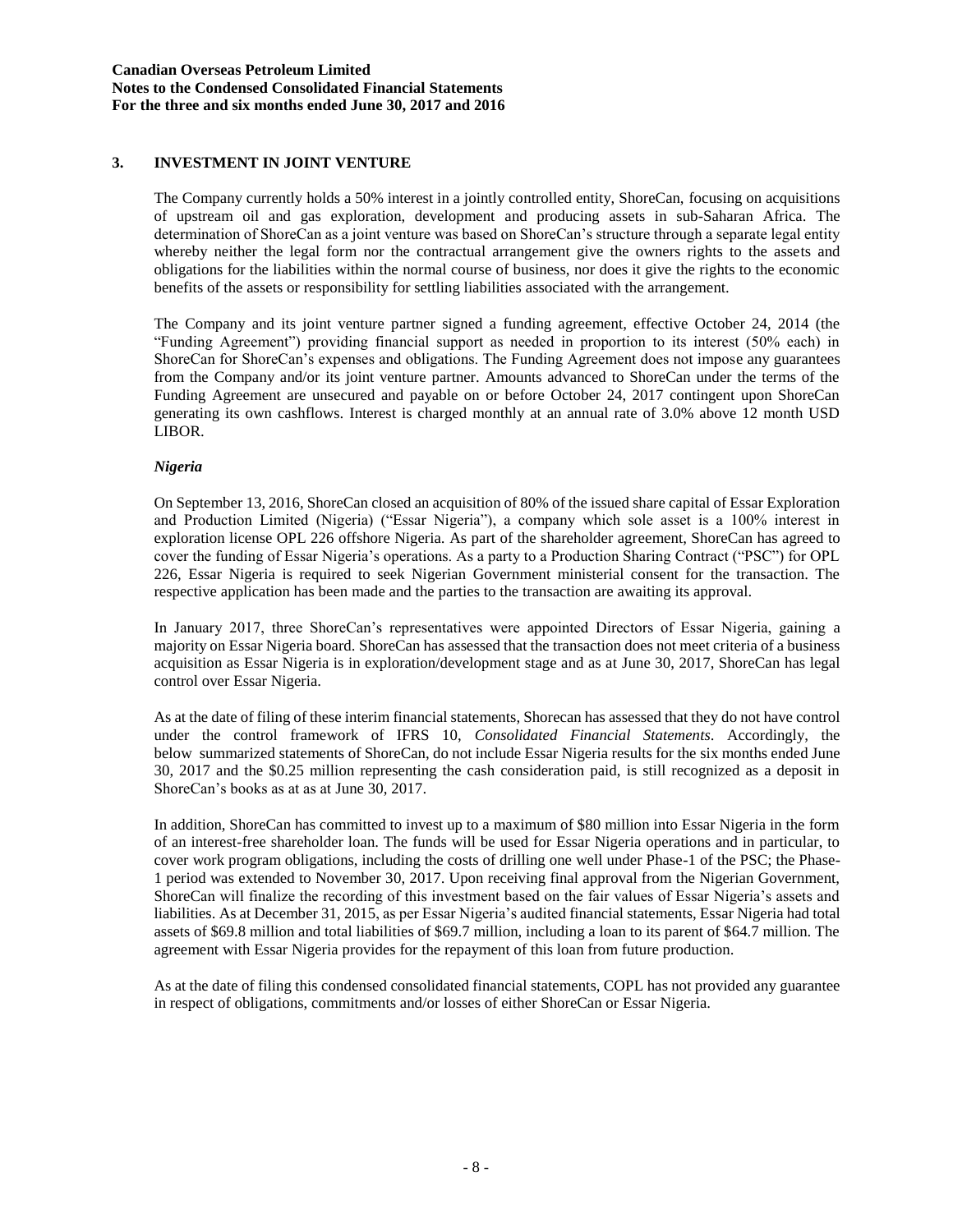# **3. INVESTMENT IN JOINT VENTURE (continued)**

### **Summarized statement of comprehensive loss for investment in joint venture under equity accounting:**

| (\$000's)                            | Three months<br>June 30, 2017 | ended | Three months<br>June 30, 2016 | ended   | June 30, 2017 | Six months<br>ended | Six months<br>ended<br>June 30, 2016 |
|--------------------------------------|-------------------------------|-------|-------------------------------|---------|---------------|---------------------|--------------------------------------|
| Revenues                             | \$                            |       | \$                            |         | \$            |                     |                                      |
| Expenses                             |                               |       |                               |         |               |                     |                                      |
| Pre-licence costs                    |                               |       |                               | (66)    |               |                     | (66)                                 |
| General and administration           |                               | (600) |                               | (1,096) |               | (1,234)             | (2,161)                              |
|                                      |                               | (600) |                               | (1,162) |               | (1,234)             | (2,227)                              |
| Finance income                       |                               |       |                               |         |               |                     |                                      |
| Foreign exchange gain                |                               |       |                               | 9       |               |                     | 10                                   |
| Interest expense                     |                               | (141) |                               | (68)    |               | (274)               | (125)                                |
|                                      |                               | (141) |                               | (59)    |               | (274)               | (115)                                |
| Net Loss                             |                               | (741) |                               | (1,221) |               | (1,508)             | (2, 342)                             |
| Share of equity investment (percent) |                               | 50%   |                               | 50%     |               | 50%                 | 50%                                  |
| Company's share of net loss          | \$                            | (370) | \$                            | (610)   | \$            | (754)               | \$<br>(1,171)                        |

Included in ShoreCan's expenses for the six months ended June 30, 2017, is \$0.5 million (2016 - \$1.1 million) of management and technical services and \$0.1 million (2016 - \$0.1 million) of interest expense charged by the Company and its subsidiaries.

#### **Carrying value of investment in joint venture under equity accounting:**

| Statement of financial position<br>(\$000's) | <b>June 30,</b><br>2017 | December 31.<br>2016 |          |  |
|----------------------------------------------|-------------------------|----------------------|----------|--|
| Assets                                       |                         |                      |          |  |
| Non-current Assets                           | S<br><b>250</b>         | S                    | 252      |  |
|                                              | 250                     |                      | 252      |  |
| Liabilities                                  |                         |                      |          |  |
| <b>Current liabilities</b>                   | (300)                   |                      | (271)    |  |
| Non-current liabilities                      | (12, 471)               |                      | (10,994) |  |
|                                              | (12,771)                |                      | (11,265) |  |

#### **Reconciliation of carrying amount of net investment in joint venture:**

| <b>Carrying amount - Opening</b>               | $\blacksquare$           |      |
|------------------------------------------------|--------------------------|------|
| Increases in net investment in joint venture   |                          |      |
| during the period                              | 53                       | 80   |
| Loss recognized on investment in joint venture | (53)                     | (80) |
| <b>Carrying amount - Ending</b>                | $\overline{\phantom{a}}$ |      |

As at June 30, 2017, ShoreCan's non-current liabilities included \$6.2 million due to the Company under the terms of the Funding Agreement (December 31, 2016 - \$5.5 million).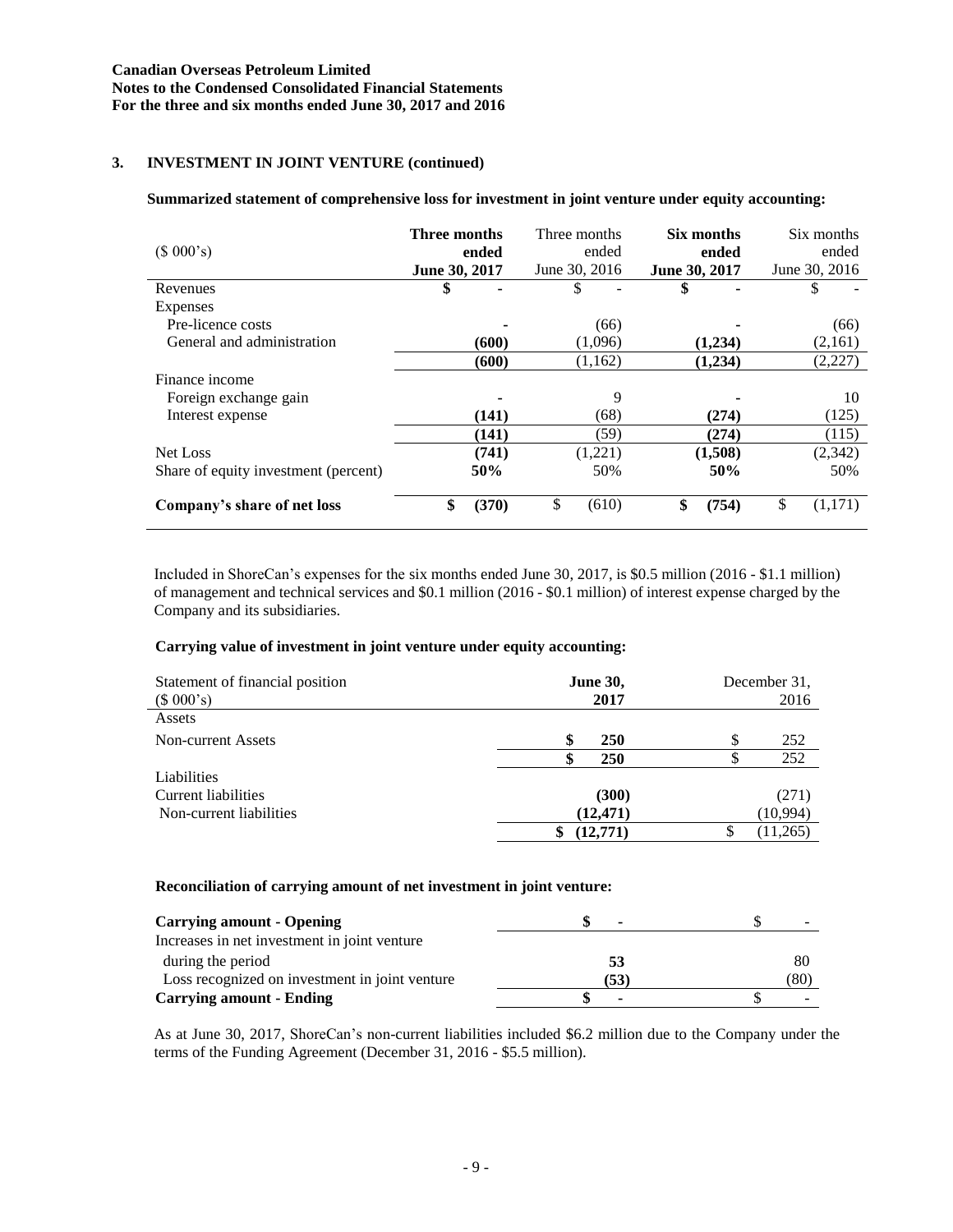# **3. INVESTMENT IN JOINT VENTURE (continued)**

For the six months ended June 30, 2017, the Company's share of ShoreCan's losses of \$0.8 million (six months ended June 30, 2016 - \$1.1 million) exceed the Company's Net Investment of \$53,000 for this period (\$2,000 for six months ended June 30, 2016). Accordingly, under the equity method, the Company recognized its share of ShoreCan's losses of \$53,000 for the six months ended June 30, 2017 (\$2,000 for six months ended June 30, 2016).

As at June 30, 2017, the Company's share in ShoreCan's accumulated losses is \$6.3 million (December 31, 2016 - \$5.5 million). Unrecognized accumulated losses on the investment as of June 30, 2017 are \$5.4 million including \$0.7 million of unrecognized losses for six months ended June 30, 2017.

# **4. EXPLORATION AND EVALUATION ASSETS**

| (\$000's)               | <b>TOTAL</b> |
|-------------------------|--------------|
| As at January 1, 2016   | 16,455<br>\$ |
| <b>Additions</b>        | 273          |
| Derecognition           | (1,321)      |
| As at December 31, 2016 | 15,407       |
| Additions               | 202          |
| As at June 30, 2017     | 15,609       |

## *Liberia*

The Company holds a 17% working interest in Block LB-13 offshore Liberia, with the remaining 83% being held by ExxonMobil Exploration and Production Liberia Limited, who is the operator under this license.

As at June 30, 2017, the Company's exploration and evaluation assets ("E&E") relate entirely to the Liberia project and consist mainly of 3D seismic of Block LB-13 and capitalized geological and geophysical evaluation work conducted on this block, net of \$1.3 million of E&E derecognized in 2016, further to drilling Mesurado-1 well that was not commercially successful. The Company performs further geological and geophysical analysis on the rest of block LB-13 in order to decide whether or not to proceed into the third exploration phase of the PSC at LB-13 as the second exploration phase expires on September 25, 2017

## **5. SHARE CAPITAL**

## **a) Authorized and Issued Common Shares**

#### Authorized

An unlimited number of common voting shares (the "Common Shares") without nominal or par value and an unlimited number of preferred shares, issuable in series.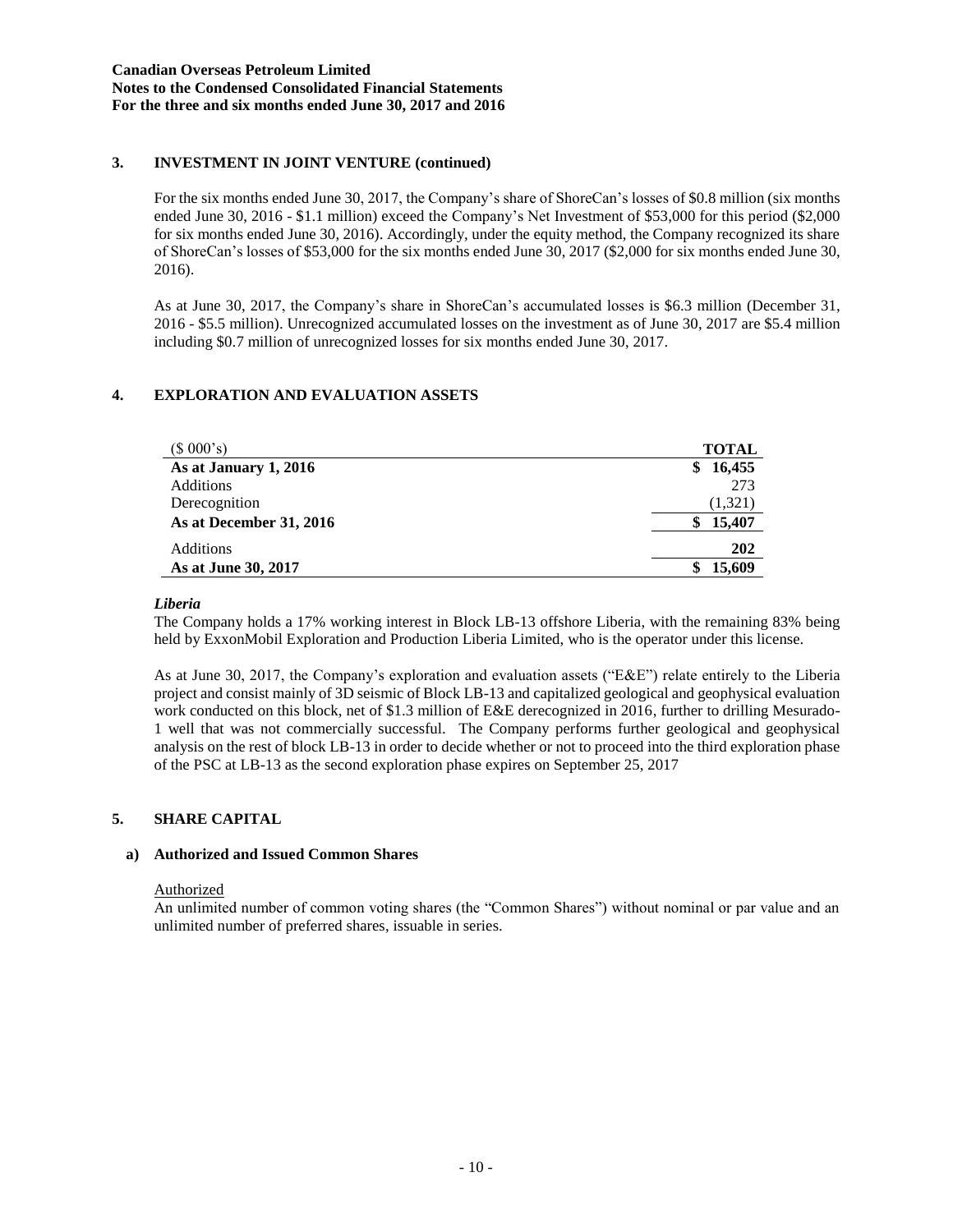# **Canadian Overseas Petroleum Limited Notes to the Condensed Consolidated Financial Statements For the three and six months ended June 30, 2017 and 2016**

# **5. SHARE CAPITAL (continued)**

### **a) Authorized and Issued Common Shares (continued)**

#### Issued

The issued share capital is as follows:

|                                                 | танност от<br><b>Common Shares</b> | <b>Amount</b> |
|-------------------------------------------------|------------------------------------|---------------|
| Balance, January 1, 2016                        | 482,339,196                        | \$120,730     |
| Issued pursuant to Non-Brokered Offering        | 22,857,143                         | 1,163         |
| Issued pursuant to Brokered Offering            | 101,066,868                        | 5,576         |
| Valuation of Warrants issued from the Offerings |                                    | (2,800)       |
| Issued pursuant to exercise of Warrants         | 10,876,143                         | 694           |
| Valuation of Warrants exercised                 |                                    | 575           |
| Share issue costs                               |                                    | (1,064)       |
| <b>Balance, December 31, 2016</b>               | 617,139,350                        | \$124,874     |
| Issued pursuant UK Placement                    | 656,000,000                        | 4,181         |
| Share issue costs                               |                                    | (911)         |
| <b>Balance, June 30, 2017</b>                   | 1.273.139.350                      | 128,144       |

**Number of**

On June 12, 2017, further to a UK prospectus, the Company closed a placing of 656,000,000 Common Shares at a price of GBP 0.005 (\$0.006) for gross proceeds of GBP 3.3 million (\$4.2 million) (the "UK Placing). The Brokers were paid a cash commission of GBP \$0.2 million (\$0.25 million) representing approximately 6.0% of the gross proceeds of the UK Placing. Other expenses (mainly legal and stock exchanges fees) amounted to approximately GBP 0.4 million (\$0.5 million). The Company will use net proceeds from the UK Placing of approximately \$3.4 million to finance its administrative expenses.

In connection with the UK Placing, the Company also issued 39,000,000 warrants to its broker (the Broker's Warrants") as compensation warrants. Each Broker's Warrant entitles the holder thereof to purchase one Common Share of the Company at an exercise price of GBP 0.005 (\$0.006) per Common Share on or before June 12, 2019.

The fair value of the Broker's Warrants estimated at \$176,000 (using a Black-Scholes option pricing model) was netted against proceeds from share capital (as share issue costs) and a derivative liability of \$176,000 was recognized as at June 12, 2017.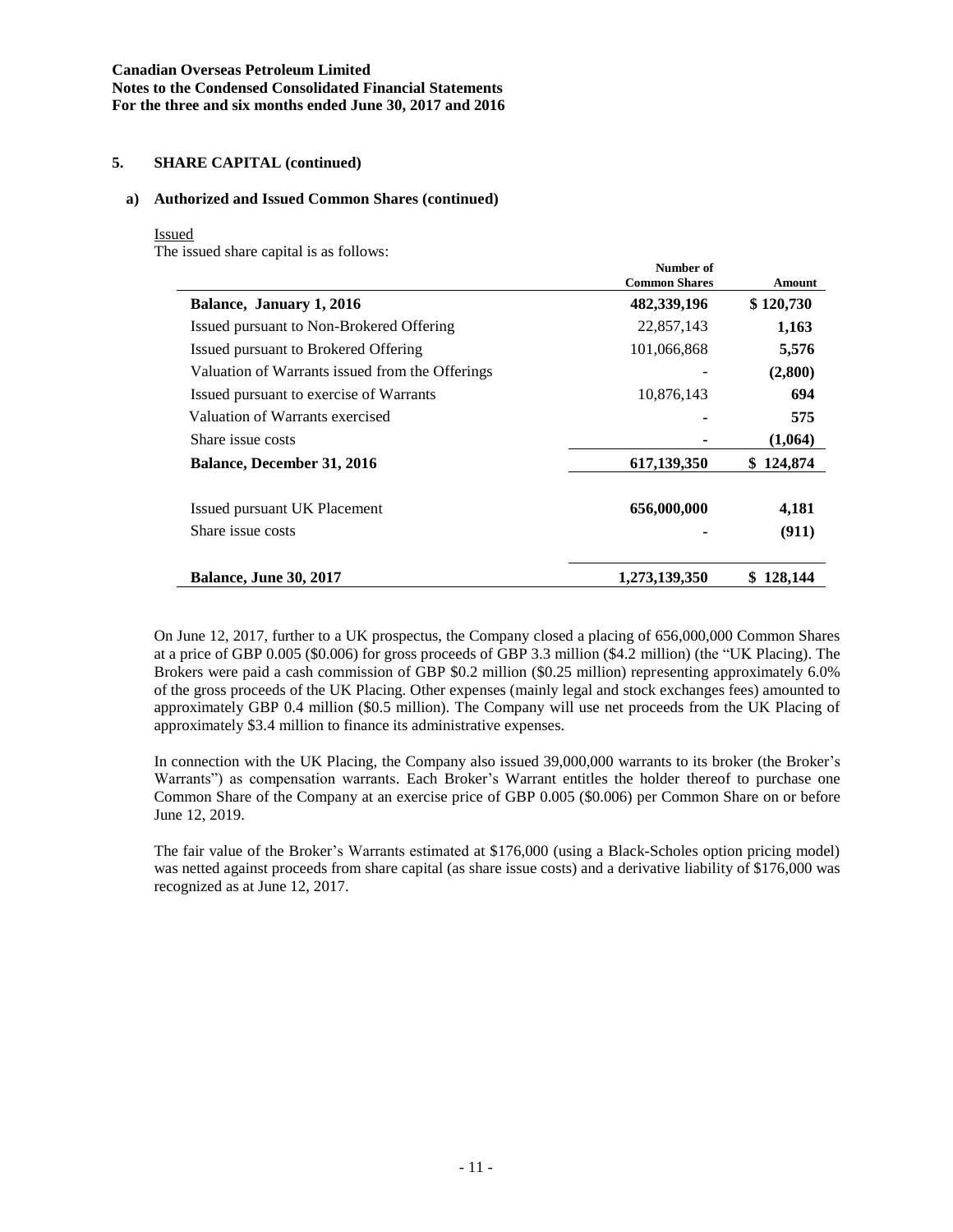# **Canadian Overseas Petroleum Limited Notes to the Condensed Consolidated Financial Statements For the three and six months ended June 30, 2017 and 2016**

# **5. SHARE CAPITAL (continued)**

### **a) Authorized and Issued Common Shares (continued)**

All warrants issued during 2015, 2016 and 2017 (the "Warrants") have exercise price is in CAD or GBP; as the Company's functional currency is USD, these Warrants are classified as a derivative financial instruments. The following assumptions were used for Black-Scholes option pricing model to estimate the fair value of Warrants outstanding as at June 30, 2017:

|                               | 2015 Offering<br><b>Warrants</b> | $2016$ Non-<br><b>Brokered Offering</b><br>Warrants and<br>Finder's Warrants | 2016 Brokered<br><b>Offering Warrants</b><br>and Agent's<br>Warrants | 2017 Broker's<br>Warrants |
|-------------------------------|----------------------------------|------------------------------------------------------------------------------|----------------------------------------------------------------------|---------------------------|
| Risk-free interest rate       | 0.56%                            | 0.28%                                                                        | 0.89%                                                                | 0.36%                     |
| Weighted average life (years) | 0.02                             | 0.83                                                                         | 0.84                                                                 | 1.95                      |
| Expected volatility           | 90%                              | 90%                                                                          | 90%                                                                  | 90%                       |
| Expected dividend yield       | 0%                               | $0\%$                                                                        | $0\%$                                                                | 0%                        |

## **b) Warrants**

A summary of the Company's share purchase warrants outstanding at June 30, 2017 is as follows:

| (\$000's)                            | Number of<br>Warrants | Weighted<br>Average<br><b>Exercise</b><br>Price* | Fair<br>Value of<br>Warrants | <b>Expiry Date</b>            |
|--------------------------------------|-----------------------|--------------------------------------------------|------------------------------|-------------------------------|
| Balance, January 1, 2016             | 136,280,968           | \$0.19                                           | \$2,612                      | July 9 $&$ August 21,<br>2017 |
| <b>Issued Non-Brokered Warrants</b>  | 22,857,143            | 0.07                                             |                              | April 28, 2018                |
| Issued Finder's Warrants             | 1,177,114             | 0.05                                             |                              | April 28, 2018                |
| <b>Issued Brokered Warrants</b>      | 101,066,868           | 0.07                                             |                              | May 3, 2018                   |
| Issued Agents' Warrants              | 5,233,206             | 0.06                                             |                              | May 3, 2018                   |
| Warrants exercised                   | (10, 876, 143)        | 0.07                                             |                              |                               |
| Expired 2014 Offering Agent Warrants | (888,889)             | \$0.22                                           |                              |                               |
| Balance, December 31, 2016           | 254,850,267           | \$0.14                                           | \$2,612                      |                               |
| Issued UK Placement Broker Warrants  | 39,000,000            | 0.006                                            |                              | June 12, 2019                 |
| <b>Balance, June 30, 2017</b>        | 293,850,267           | \$0.12                                           | \$2,612                      |                               |

\*The weighted average exercise price has been converted in USD based on the foreign exchange rate in effect at the date of issuance.

Subsequent to quarter end, on July 9, 2017, 79,417,699 Warrants issued further to a 2015 public offering and 4,548,380 related broker's Warrants expired unexercised.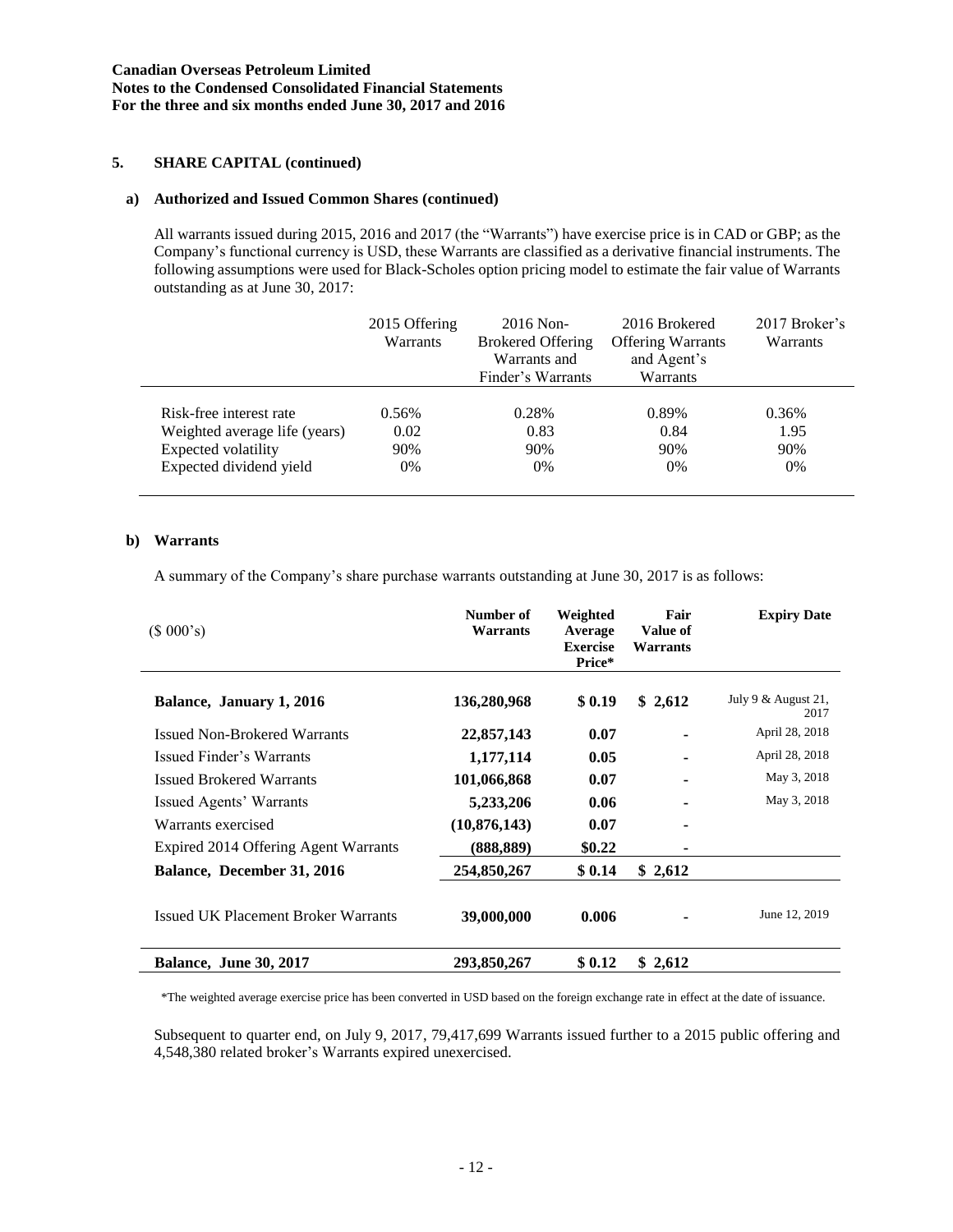# **5. SHARE CAPITAL (continued)**

### **c) Incentive Stock Options**

The Company has a stock option plan where the number of Common Shares reserved under the plan shall not exceed 10% of the issued and outstanding Common Shares and the number reserved for any one individual may not exceed 5% of the issued and outstanding shares. Exercise prices for stock options granted are determined by the closing market price on the day before the date of grant.

There were no changes to the Company's stock option plan, no stock options were granted, exercised or expired and 4,800,000 forfeited during the six months ended June 30, 2017. As at June 30, 2017, a total of 56,205,000 stock options to purchase Common Shares were outstanding, having a weighted average exercise price of \$0.11 per share and a remaining weighted average contractual life of 3.6 years.

| (\$000's)                                        | Number of<br><b>Options</b> | Weighted Avg.<br><b>Exercise Price*</b> | <b>Contributed</b><br><b>Capital Reserve</b> |
|--------------------------------------------------|-----------------------------|-----------------------------------------|----------------------------------------------|
| Balance, January 1, 2016                         | 19,315,000                  | \$<br>0.46                              | \$<br>48,014                                 |
| Granted                                          | 52,680,000                  | 0.09                                    | 2,097                                        |
| Expired                                          | (9,490,000)                 | 0.68                                    |                                              |
| Forfeited                                        | (1,500,000)                 | 0.35                                    |                                              |
| <b>Balance and exercisable December 31, 2016</b> | 61,005,000                  | \$0.11                                  | 50,111<br>\$                                 |
| Forfeited                                        | (4,800,000)                 | 0.10                                    |                                              |
| Balance and exercisable June 30, 2017            | 56,205,000                  | \$0.11                                  | 50,111<br>S                                  |

\*The weighted average exercise price has been converted in USD based on the foreign exchange rate in effect at the date of issuance.

## **6. COMMITMENTS AND CONTRACTUAL OBLIGATIONS**

As at June 30, 2017, the Company has the following commitments:

| (\$000's)    | <b>Total</b> | Less than<br><b>One Year</b> | <b>One to Three</b><br>Years | <b>Four to Five</b><br>Years | <b>After Five</b><br>Years |
|--------------|--------------|------------------------------|------------------------------|------------------------------|----------------------------|
| Office lease | \$1.230      | 509                          | 721                          | $\overline{\phantom{0}}$     | $\overline{\phantom{0}}$   |

The Company is committed under operating lease agreements for the rental of office space in Calgary, Canada. The approximate total lease payments are \$1.2 million and are payable over the next two and half years.

## **7. FINANCIAL INSTRUMENTS**

The Company has classified its cash and cash equivalents, deposits and derivative liability as financial assets and liabilities at fair value through profit and loss and has measured them at fair value. Accounts receivable are classified as loans and receivables; accounts payable and accrued liabilities are classified as other liabilities; these items are measured at amortized cost.